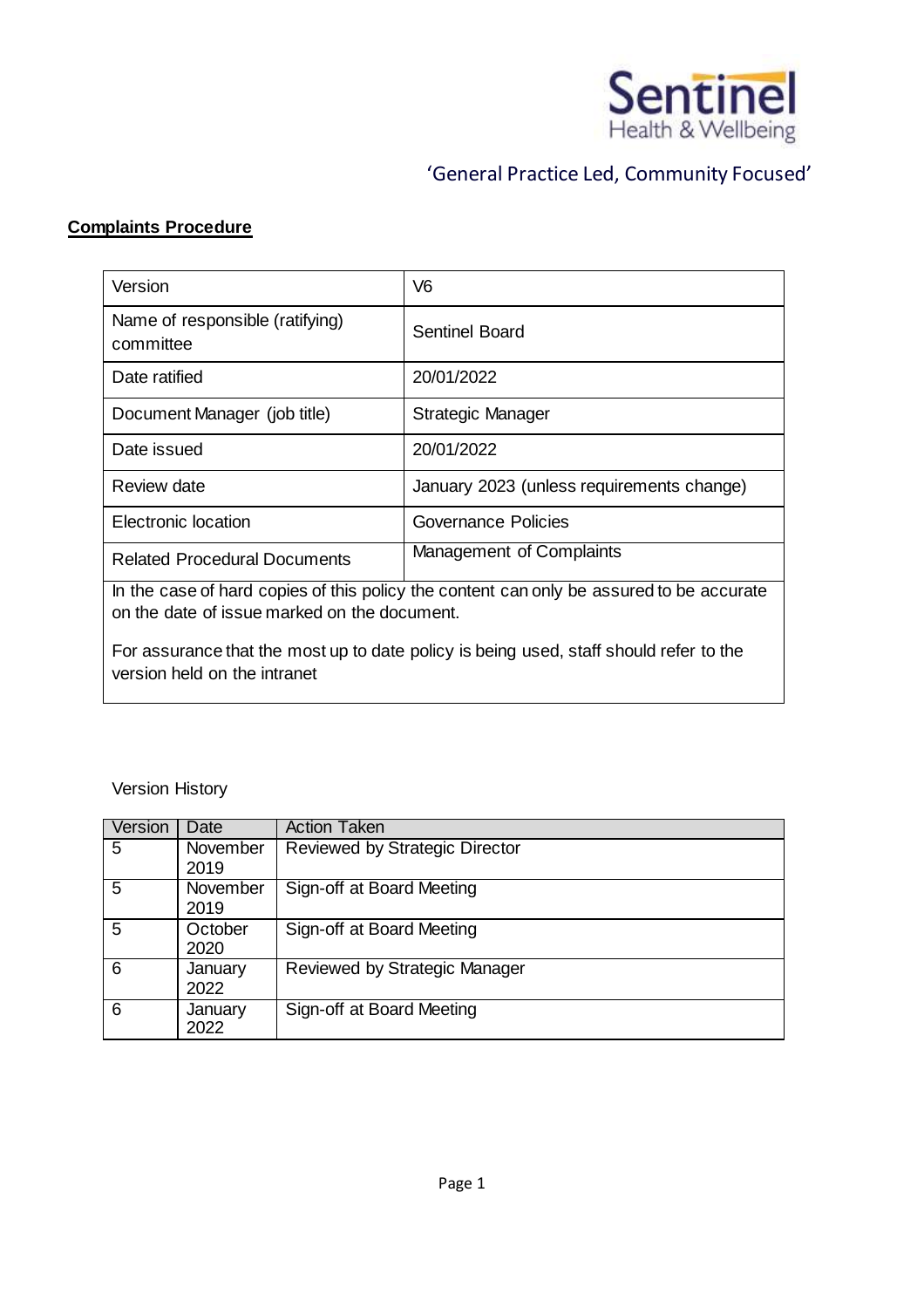

## 'General Practice Led, Community Focused'

## **Purpose**

The protocol sets out the approach of Sentinel Healthcare South West CiC to the handling of complaints.

This protocol is relevant to all employees including clinical and non-clinical staff. Individuals training and visitors/observers on the premises must also adhere to this.

This protocol will be reviewed annually to ensure that it remains effective and relevant.

### **Importance of having a complaints procedure**

In spite of the efforts of all staff it is likely that a complaint will be made by a patient at some point. To reduce the anxiety and apprehension for both patients and staff it is crucial to have a procedure for handling complaints.

### **How complaints can be made**

Complaints can be made in writing, by email or by speaking to someone in the organisation.

### **Time limit for making a complaint**

Complaints should be made within 12 months of the incident, or within 12 months of the matter being identified. This time limit can sometimes be extended as long as it is still possible to investigate your complaint.

#### **Persons who can complain**

Complaints can be made by patients, former patients, someone who is affected, or likely to be affected, by the action, omission or decision of individuals working at the organisation, or by a representative of a patient who is incapable of making the complaint themselves.

When a complaint is made on behalf of a child, there must be reasonable grounds for the complaint being made by the representative rather than the child and the complaint must be being made in the best interests of the child. If this is not the case, then written notification of the decision not to investigate the complaint must be sent to the representative.

#### **Persons responsible for handling complaints**

**Sentinel Board**: The Sentinel Board is ultimately responsible for the supervision of the complaints procedure and for making sure that action is taken in light of the outcome of any investigation.

**Strategic Manager**: The Strategic Manager is responsible for the process of investigating complaints. Complaints will be investigated by the appropriate senior member of staff (Investigating Officer).

#### **What to expect after making a complaint:**

You should expect to:

- have your complaint acknowledged (within 72hrs) and properly investigated
- be kept informed of progress and told the outcome
- be treated fairly, politely and with respect
- be sure that your care and treatment will not be affected as a result of making a complaint